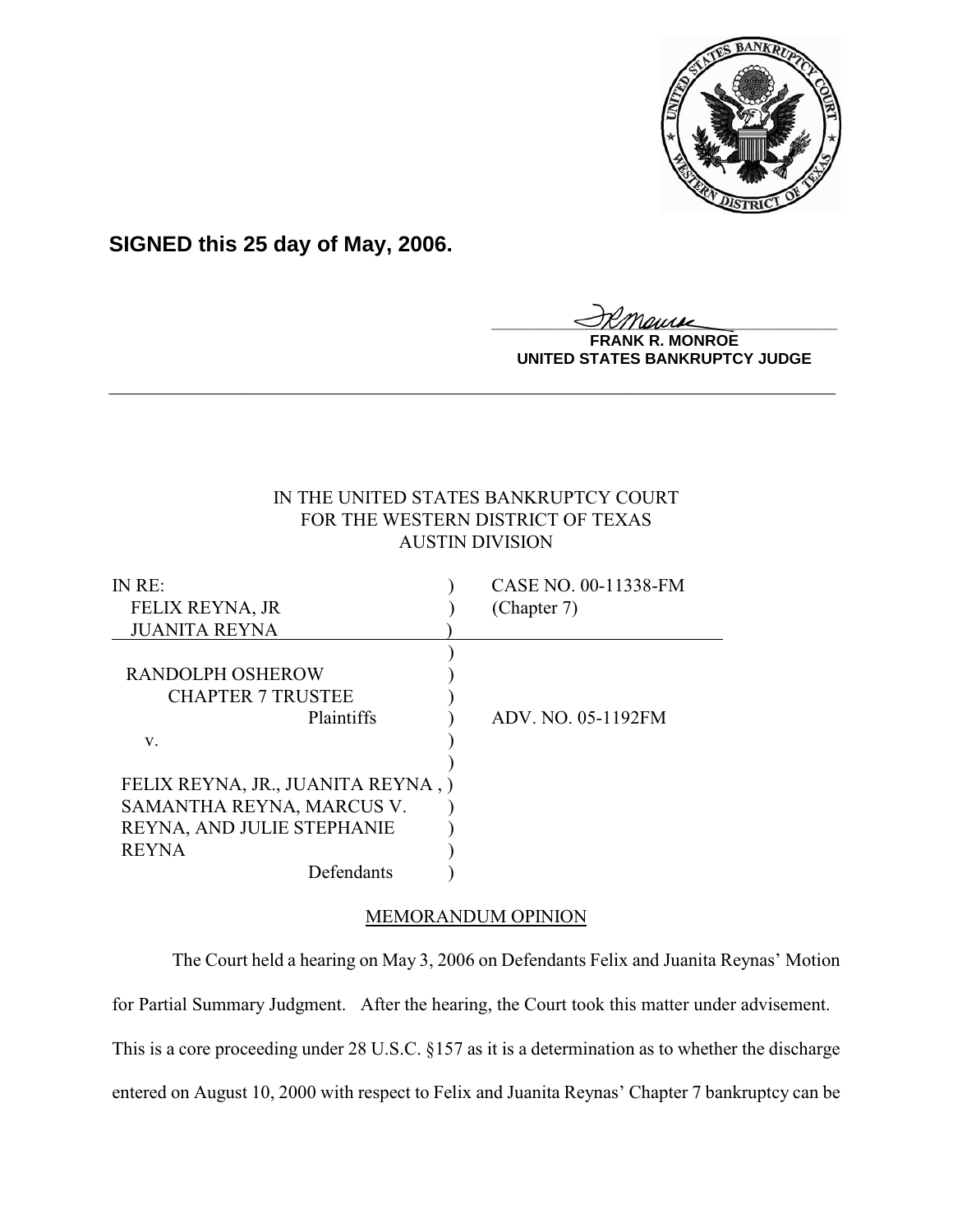revoked pursuant to  $\S727(d)(1)$  and  $(d)(2)$  of the Bankruptcy Code. As such, it is a matter which arises both under title 11 and in a case under title 11. Accordingly, this Court has jurisdiction to enter a final order under 28 U.S.C. §1334(a) and (b), 28 U.S.C. §157(a) and (b)(1), 28 U.S.C. §151 and the Standing Order of Reference from the United States District Court for the Western District of Texas.

### Statement of Facts

#### Background Facts

Defendants Felix Reyna, Jr. and Juanita Reyna (also "Debtors" herein) filed for relief under Chapter 7 of the BankruptcyCode on May 1, 2000. The Debtors received their discharge on August 10, 2000 and the case was closed on August 10, 2000 as a "No Asset" case. The Debtors filed a *pro se* Motion to Reopen the case on or about March 5, 2003 to seek sanctions against Arlette Molina and Associates but on March 25, 2003 withdrew their Motion. Debtors, represented by counsel, then filed another Motion to Reopen to seek a discharge of the indebtedness of certain attorney fees incurred in connection with the Debtors' lawsuit against the City of San Marcos. The Court entered an Order reopening the case on July 30, 2004 to allow Adversary Proceeding 04-1278 to be filed.

At the trial of Adversary Proceeding 04-1278 evidence was introduced that on August 18, 1999 within one year of filing their bankruptcy the Debtors conveyed their principal residence and another tract of land to their children for little or no consideration. Such conveyances were not disclosed in the Debtors' Schedules or Statement of Financial Affairs. Further, it came to light that some of such property was reconveyed to the Debtors by their children after their bankruptcy case was closed. The Court noted its concerns with respect to these property transfers and the actions of the Debtors on the record at that time. As a result of this non-disclosure, the U.S. Trustee's office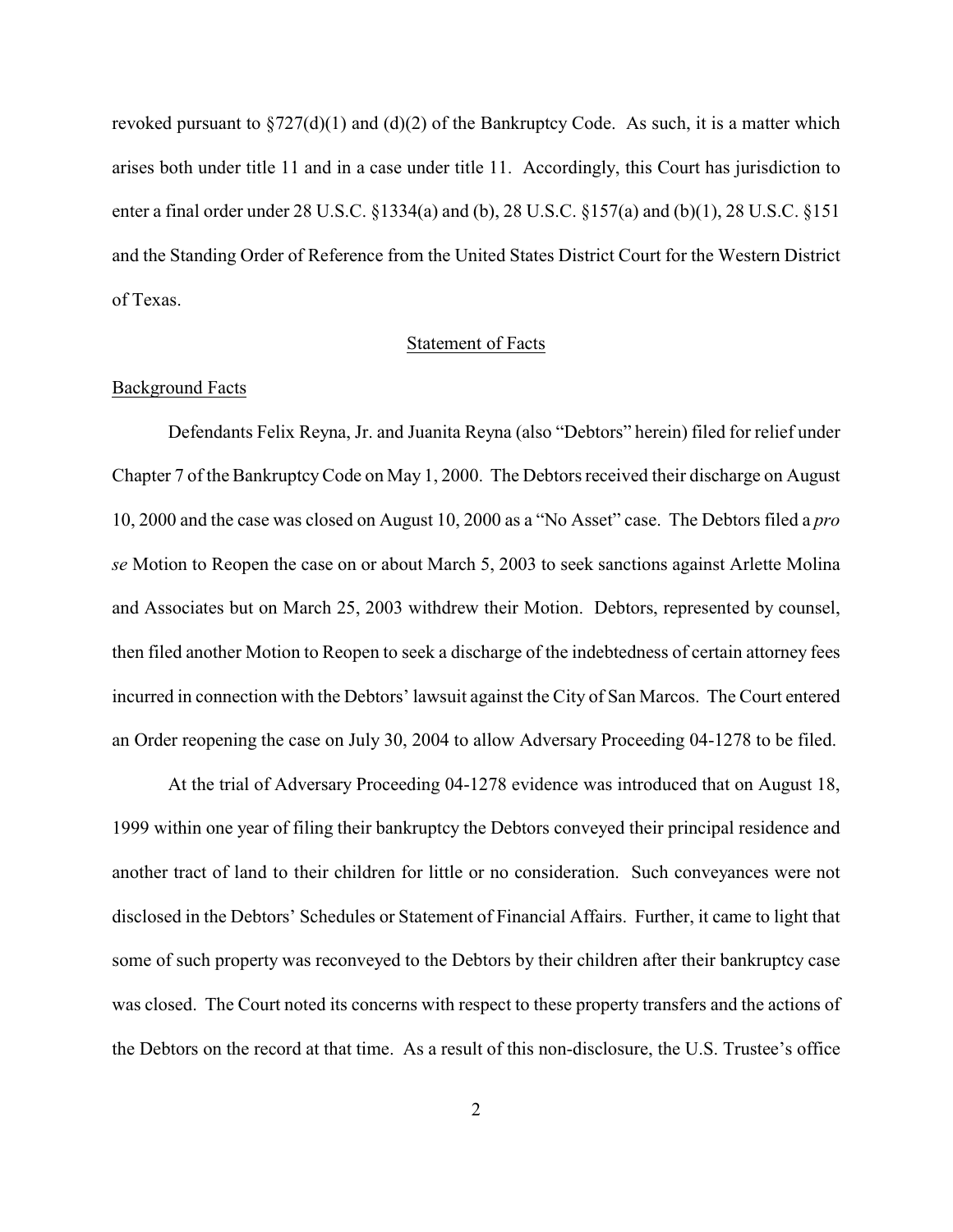filed a Motion for the Court to appoint a Chapter 7 Trustee to investigate the transfers and the circumstances surrounding such. Randolph Osherow was then re-appointed to act as the Chapter 7 Trustee in this case.

#### Motion for Partial Summary Judgment

 Plaintiff filed this adversary proceeding on September 13, 2005 against the Debtors seeking several forms of relief including revocation of Debtors' discharge pursuant to  $\S 727(d)(1)$  and (d)(2) of the Bankruptcy Code (1) because the Debtors fraudulently omitted assets from their Schedules as they failed to inform the Court of the transfers of real property to their children within one year of filing for relief under Chapter 7 and (2) because the Debtors failed to report the reacquisition of such property to the Trustee. Debtors filed their Motion for Partial Summary Judgment with respect to the revocation issues requesting that the Court dismiss such relief as untimely based on the applicable statute of limitations set forth in §727(e).

#### Issue Presented

Whether the relief seeking to revoke the Debtors' discharge pursuant to  $\S727(d)(1)$  and

(2) is barred by the statute of limitations set forth in  $\S 727$ ((e)?

#### Legal Argument

Section 727(d) and (e) of the Bankruptcy Code govern proceedings to revoke a debtor's

discharge. Section 727(d) states in pertinent part:

(d) On request of the trustee. . . the court shall revoke a discharge granted under subsection (a) of this section if–

(1) such discharge was obtained through the fraud of the debtor, and the requesting party did not know of such fraud until after the granting of such discharge;

(2) the debtor acquired property that is property of the estate, or became entitled to acquire property that would be property of the estate, and knowingly and fraudulently failed to report the acquisition of or entitlement to such property, or to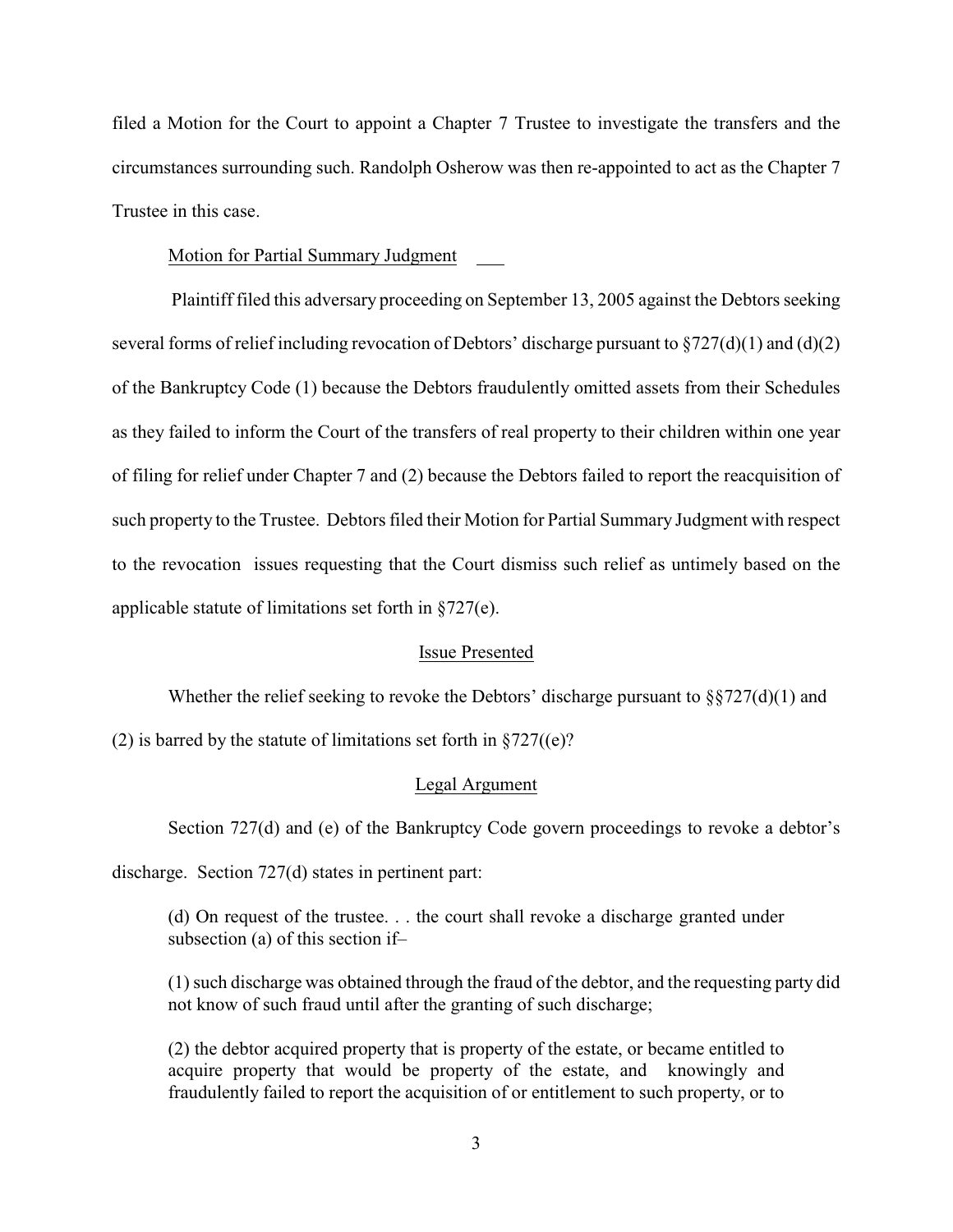deliver or surrender such property to the trustee[.]

The time within which one may request revocation of a discharge under §727(d) is governed by §727(e), which states as follows:

(e) The trustee. . . may request a revocation of a discharge—

(1) under subsection  $(d)(1)$  of this section within one year after such discharge is granted; or

(2) under subsection (d)(2) or (d)(3) of this section before the later of-

(A) one year after the granting of such discharge; and

(B) the date the case is closed.

Plaintiff cites *In re Succa,* 125 B.R. 168 (Bankr. W.D. Tex. 1991), for the proposition that due to the fraudulent acts of the Debtors, (1) the Chapter 7 case was not properly closed and (2) the statute of limitations on the Trustee's action to revoke the Debtor's discharge should not have begun to run. In *Succa* this Court held that (1) Chapter 7 case was not properly closed, so that statute of limitations on trustee's action did not begin to run, inasmuch as debtor's failure to disclose afteracquired assets prevented bankruptcy court from administering all of assets of estate and (2) statute of limitations on trustee's actions for purposes of §727(e)(2) was tolled throughout period of debtor's concealment of assets.

At the time of this Court's ruling in *Succa*, there were cases in which some courts did not extend or toll the one year limitations set forth in  $\S727(e)(1)$ . However, no cases were found specifically dealing with the effect of reopening a case or the limitations period set forth in §727(e)(2). This Court analyzed equitable tolling for this statute taking into consideration other Bankruptcy Code limitations periods.

Since this Court's ruling, there now exists a greater number of opinions concluding that equitable tolling is still not applicable with respect to §727(e)(1), *See Northrup v. Phillips (In re*